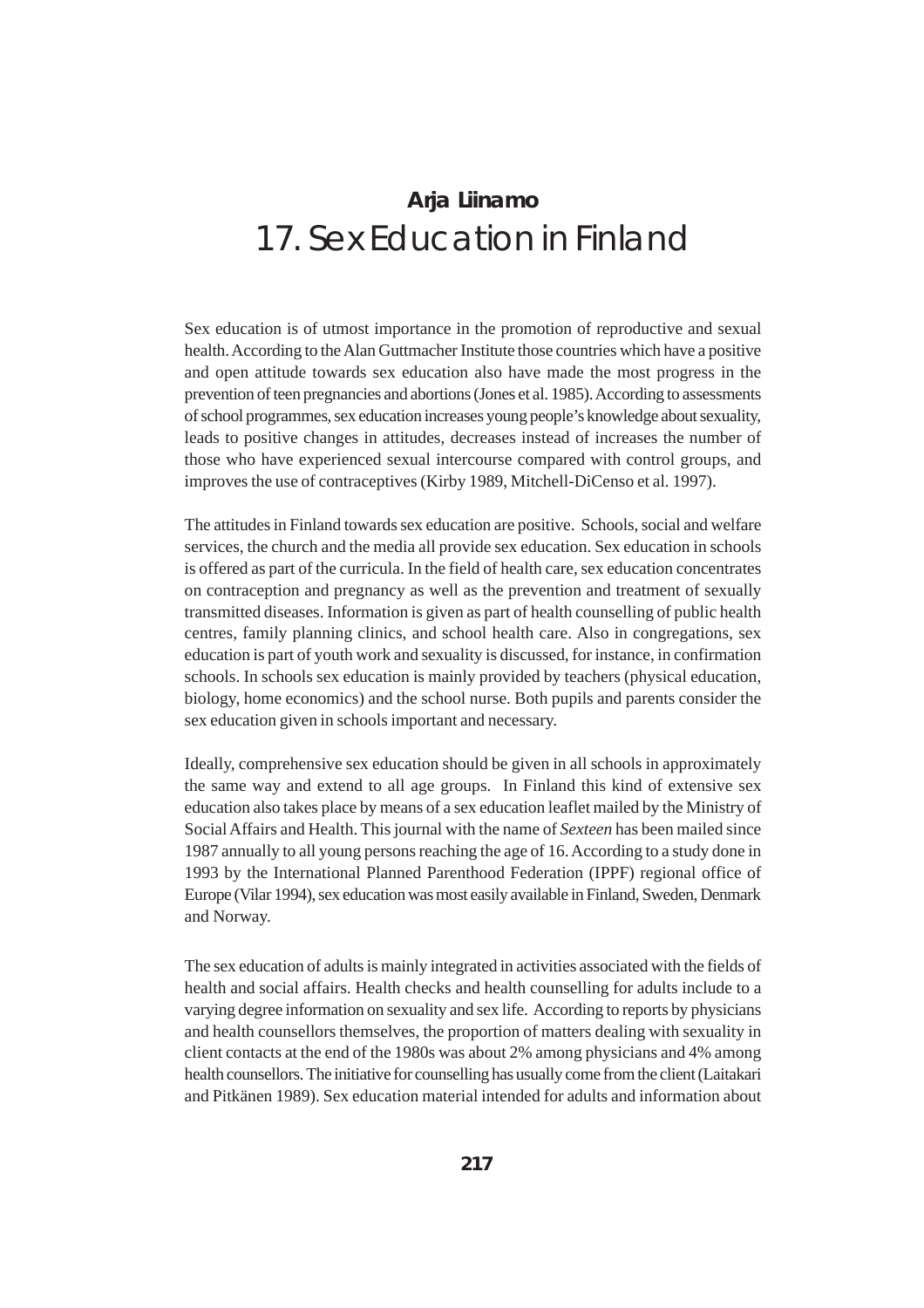sexual topics is available in Finland. For example, the Family Federation of Finland provides sex education and information material for people of various age groups and organises training connected with sexual health and sex education for professionals in various fields. Sex counselling is offered by sexual health clinics in the largest cities, Helsinki, Tampere, Turku and Oulu. This chapter mainly discusses sex education for young people.

#### Introduction

The Finnish educational system is divided into compulsory education consisting of comprehensive school including primary and lower level (grades 1 to 6; ages 7 to 13 years) and upper level (grades 7 to 9; ages 14 to 16) and a gradeless upper secondary school (ages 17 to 19).

In national surveys that examined the sex lives of Finns (Sievers et al. 1974, Kontula 1993), people belonging to various generations were asked about the sex education they received in school. In 1971 28% of the men and 33% of the women belonging to various age groups (18-54 years) reported that they had received information about sexuality in comprehensive school (ages 7 to 16).

In 1992 the percentage of persons having received information in comprehensive school was significantly higher, 64% of men and 74% of women. In both studies the proportion of those who had received sex education in school increased steadily for each younger age group compared to the next older group. The percentage of those who indicated that they had received sufficient sex education in school in 1971 was 17% of the youngest age group (18-24 years old) and 2% of the oldest age group (45-54 years). In 1992 the corresponding percentages were considerably larger, 58% and 7%. The studies cited above indicated that no sex education whatsoever existed in schools in the 1950s. Subsequently sex education gradually became more common, especially in the 1980s.

Discussions about matters related to sexuality have also become more common in the homes, especially during the 1950s and the 1960s. According to Sievers et al. (1974), during the period from 1920 to the 1940s about a third of children received sex education in their homes and, of the children of the 1950s and 1960s, about one half had such education. The percentage of those who had received sex education in their homes in the beginning of the 1990s was over 60% (Kontula 1993). In 1971 about 10% of men and women (18-54 years) considered the information given in homes sufficient while in 1992 almost one third did so. Those who indicated they had received sufficient information in their homes were concentrated in the youngest age groups (18 to 24 years): 21% in 1971 and 52% in 1992.

About one half of the 15-year-old girls living in Helsinki, interviewed in connection with the *KISS* study at the end of the 1980s (Tirkkonen et al. 1989), reported they had not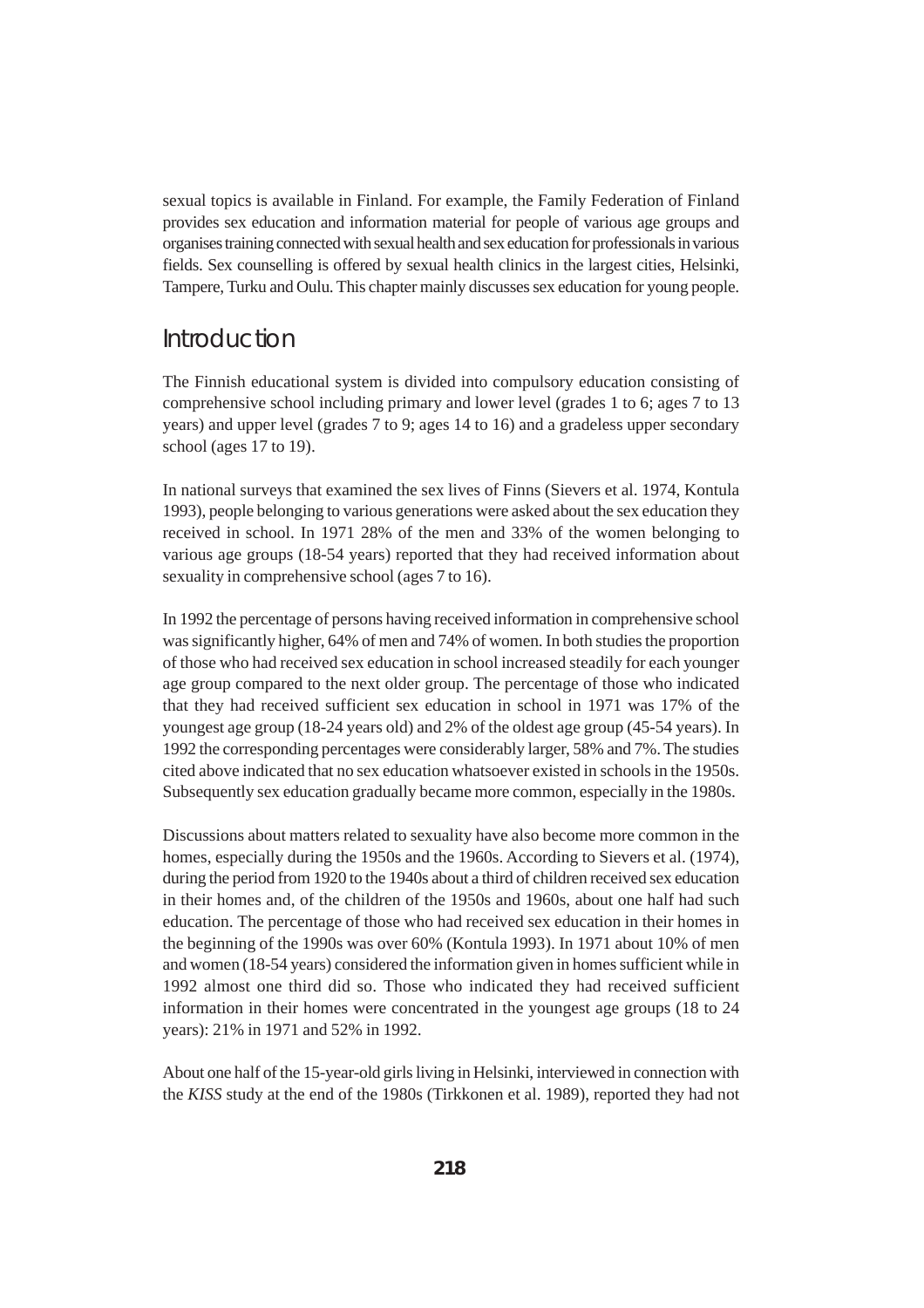talked about sexual matters with their parents. They felt discussing sexuality with their parents was embarrassing. The boys interviewed in the same study reported that they had had hardly any discussions about sexuality in their homes.

Evidently discussing sexuality and having been taught about it have become more common, at least among those who were young in the 1980s. This increase accelerated during the last 20 years. The number of those who have received sex education in school almost tripled from 1971 to 1992. In spite of this fact almost half of those who were young in the 1980s report not having received enough information about sexual matters in their homes or in school (Kontula 1993).

Most people seem to have confidence in the sex education given in schools. For example, a finding from a 1992 survey indicated that almost two thirds of men and women of various ages thought that sex education in schools does not lead youths to prematurely begin a sex life. Only about one fifth of the men and women in various age groups expressed fear that sex education would lead to premature intercourse and this view was most common among older adults: nearly one half of those who were over 55 expressed this fear. (Kontula 1993.)

Research on sex education given in schools has concentrated on examining the teaching at the upper level of comprehensive school (ages 14 to 16). There is no national data on the realisation of sex education at the lower level of comprehensive school or gymnasia or vocational schools. A study was carried out at the University of Jyväskylä looking at the opinions of pupils in the lower level and their parents concerning sex education (Nykänen 1996). Both the pupils and their parents expressed the opinion that sex education ought to have already begun during lower level of comprehensive school. (Nykänen 1996, Kannas and Heinonen 1993).

# Sex Education in the Finnish Lower Level

A study was done in 1995 in Middle Finland among pupils in grades 2 to 6 (n= 89, ages 8 to 12) and their parents ( $n = 179$ ) in order to examine their views on sexuality and sex education at the lower level. Pupils stated that they wanted matters related to sexuality to be discussed in school at the lower level. Over one half of pupils in sixth grade wanted sex education to begin in fifth or sixth grade, and almost one quarter of the pupils wanted to have sex education start even earlier. The pupils wanted sex education in the lower level to deal with puberty, liking someone special, providing information about girls for boys and about boys for girls as well as the birth of babies. The respondents considered detailed sexological information about intercourse more appropriate for the older pupils at the upper level. (Nykänen 1996).

The parents were asked about the right age to begin sex education in the home and in school. Most parents agreed that sex education ought to begin immediately after the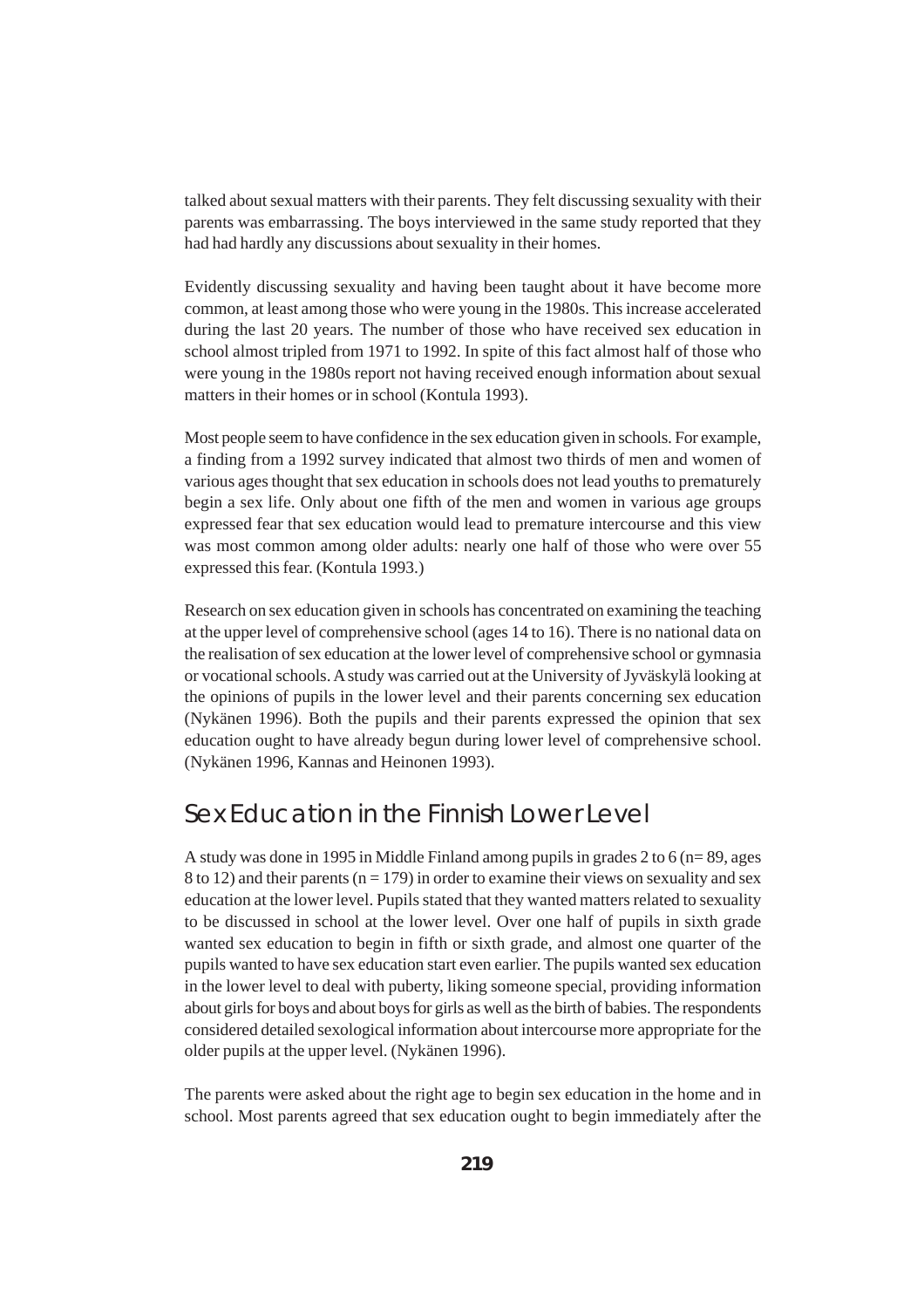birth of the baby. The parents themselves had discussed questions with their children dealing with going steady, the birth of a baby and puberty. The parents of the oldest pupils in the lower level had also talked at home about contraception, sexually transmitted diseases, and in some families also about, homosexuality and sexual morals. More than one half reported that their children are asking questions dealing with sexuality at home. About 80% of the parents considered discussing sexuality with their children easy, while about one fifth of the parents considered it difficult (Nykänen 1996).

The opinions of the parents about the time of beginning sex education in schools varied from first grade to ninth grade. A majority of parents considered ages of 10 to 11 appropriate for beginning sex education. Almost all parents thought that sex education should be an essential part of the curricula in the lower level. The parents wanted sex education in lower level to deal with going steady, liking someone special, the birth of a baby, why babies are not always born in spite of such hopes and about the fact that one does not have to immediately experience everything. Additionally, the respondents hoped that education would deal with the importance of the family, contraception, taking responsibility and the right to make decisions concerning one's own body. However, parents did not know what their children were being taught in school. They wanted intensified co-operation and information about sex education in joint meetings of parents and teachers. The parents also hoped to get support for themselves in their parenting responsibilities, for instance, lectures directed at parents on the sexual development of children. (Nykänen 1996).

# Sex Education in Upper Level

Pupils in the seventh and ninth grades of comprehensive school were asked in the *KISS* study (Kontula 1991, Kosunen 1993) about sex education given in schools in the years 1986, 1988 and 1992. A third of the pupils in grade seven and four fifths in grade nine had received sex education in at least one lesson designed for this purpose in their school during the ongoing school year. A teacher and school nurse and sometimes the school physician or an outside expert provided the sex education. The main emphasis had been on intercourse, going steady, contraception and sexually transmitted diseases.

The first national study in 1994 (see Kontula 1997) of sex education in the upper level of the comprehensive school occurred during the 1995-1996 school year in the transition period of the latest curriculum reform (see chapter 15 by Lähdesmäki and Peltonen). Kontula collected information from teachers in the upper level classes of the comprehensive schools ( $N = 412$ ). Sex education had been included in some form in the curricula of almost all (94%) schools. About one tenth of the schools had a relatively detailed sex education plan. According to the replies, sex education in the seventh grade was most often in connection with hygiene or pupil counselling. In eighth grade, sex education was most generally included in health education, and in ninth grade in the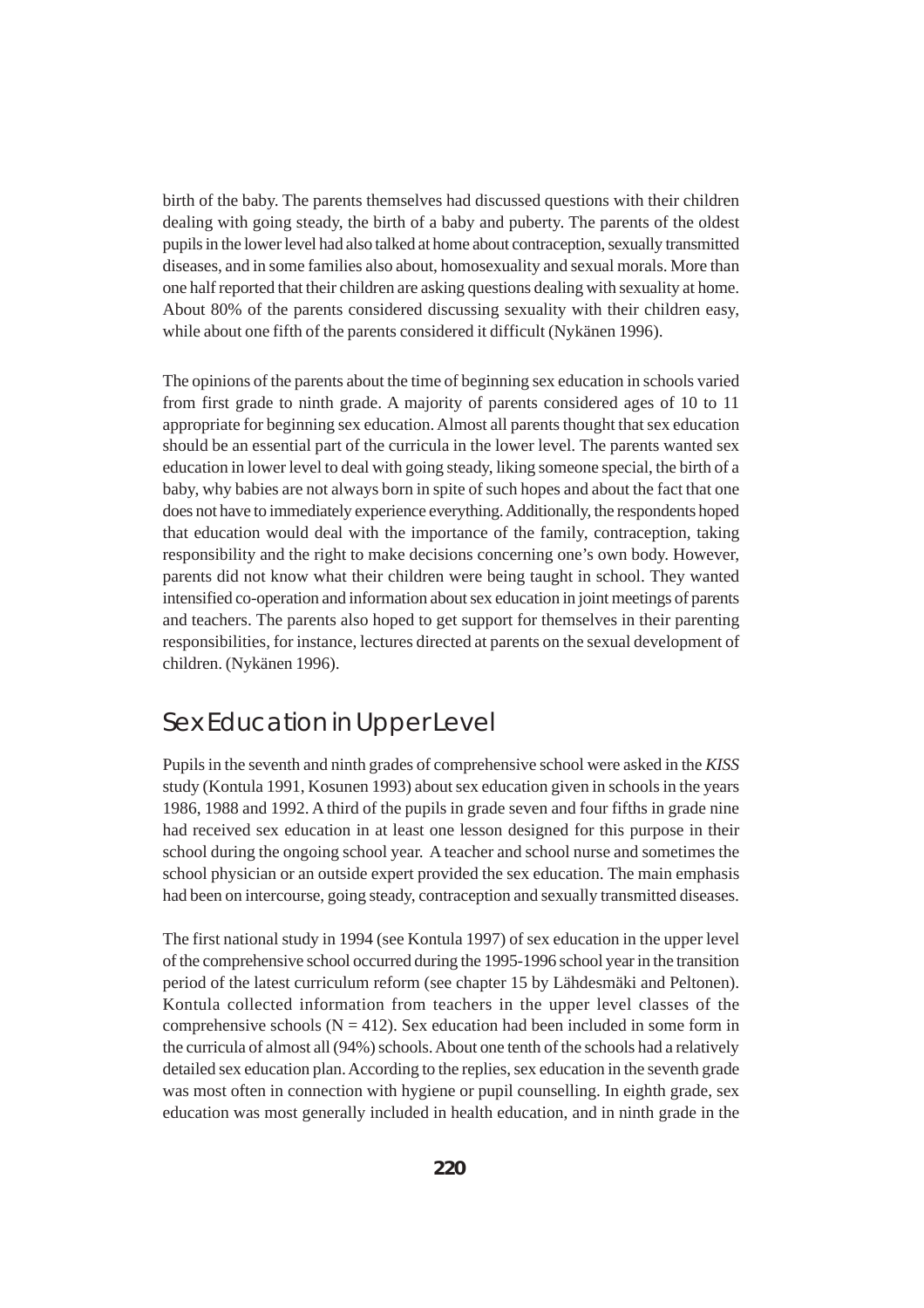curricula of biology, family education, and also quite often in religion. According to Kontula sex education had been given according to various criteria in seventh grade to a substantial degree in about one third of the schools, in eighth grade in 60% of the schools and in ninth grade in three quarters of the schools. There were differences among various provinces of Finland: it was most successful in Middle Finland and North Carelia and poorest in the provinces of Kuopio, Oulu, Turku and Pori, and Häme. There were large differences among schools. Sex education was concentrated in the ninth grade and focussed on contraception and sexually transmitted diseases. Teachers in about one half of the schools estimated that sex education would be decreased in the near future.

Sex education in the upper level of comprehensive school has been monitored from the year 1996 with the School Health Promotion Survey co-ordinated by STAKES (National Research and Development Centre for Welfare and Health). The survey covered the majority of the upper level grades of the Finnish comprehensive school system. The purpose of the survey is to provide information about health and health promotion work directed to the local youths for the schools, municipalities and provinces. The surveys will be repeated in the same areas at intervals of two years in order to monitor health and health promotion activities for the young (Rimpelä et al. 1996).

According to the school health surveys of 1996 and 1997 (Liinamo et al. 1999a) about one half of eighth graders and three fourths of ninth graders reported they had had at least one class particularly designed for sex education in the previous academic year (1995 -1996 or 1996-1997). About one fourth of the eighth graders and ninth graders from various parts of Finland participated in the surveys. The results indicated large differences in sex education among various schools, municipalities and regions. In some municipalities and schools as many as 86% of the pupils indicated they had not received a single sex education lesson in the previous school year. On the other hand, there were several municipalities and schools where almost all pupils (97%) indicated they had received at least one sex education class. Thus, young Finns are not in an equal position to get sex education.

Sex education was most often offered in the ninth grade and the teaching emphasis was on going steady, contraception and sexually transmitted diseases. Teachers and the school nurse were the most common instructors of sex education. About one tenth of ninth graders had visited the family planning clinic of their local health centre in connection with sex education.

According to regional comparisons using data from the School Health Promotion Survey (Liinamo et al. 1999a) and the survey of Kontula (1997), greater proportions of pupils received sex education in the upper level of comprehensive schools in regions where sex education had been best organised (this includes regions in the middle and eastern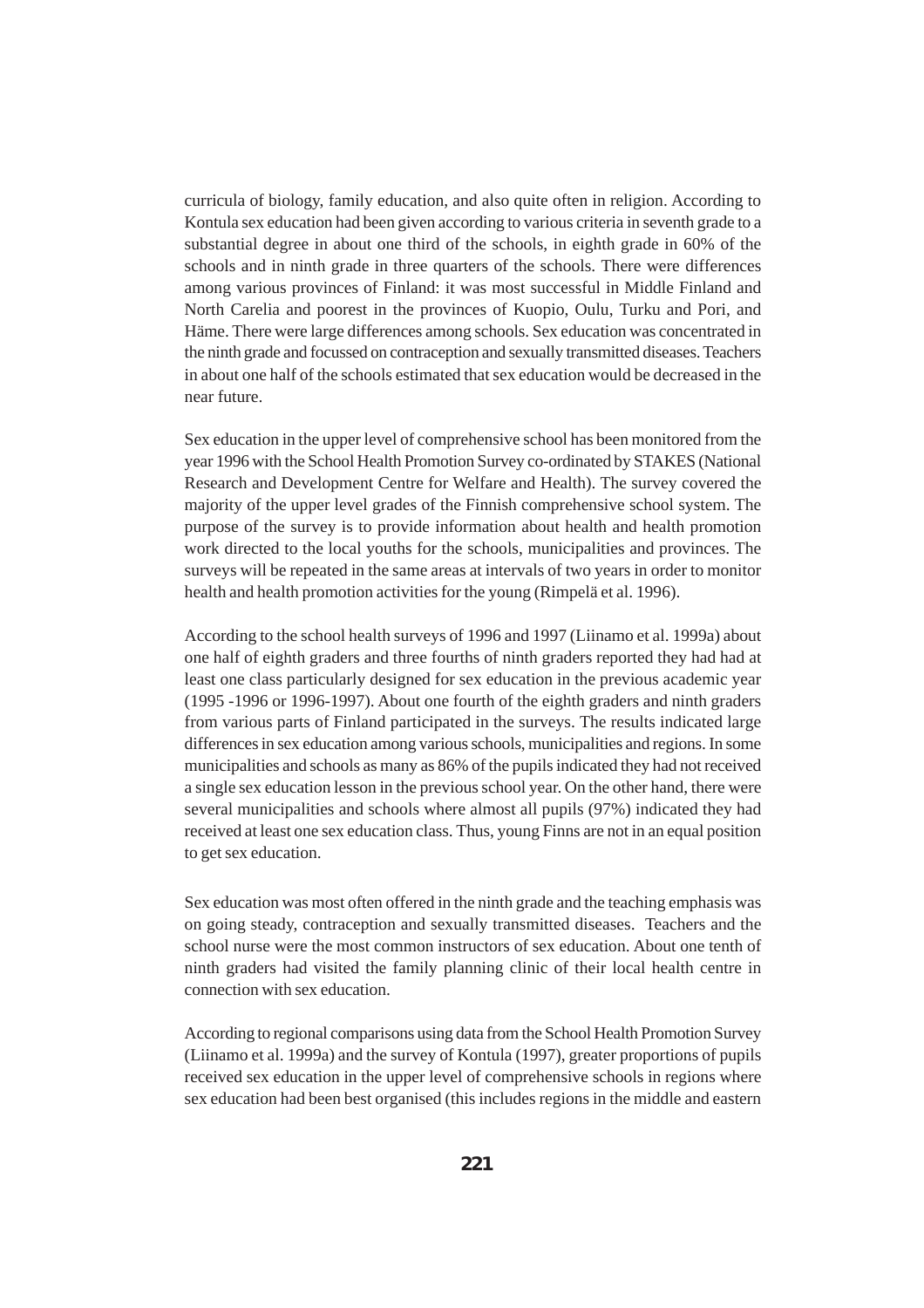parts of Finland: Middle Finland, North Carelia, Southern Savo). Correspondingly, pupils who reported least exposure to sex education lived in the areas (such as the northern, religious areas around Oulu) where sex education was least developed according to the descriptions of the teachers as reported in the study by Kontula.

According to the follow-up survey (Liinamo et al. 2000) sex education decreased during the two-year follow-up time from the school year 1995-1996 to the school year 1997- 1998. The number of pupils who reported participating in one or several sex education classes among ninth-graders decreased (79% vs. 70%) but remained stable among eighth-graders (63% vs. 62%). The providers of sex education and the content did not change. In a school-level analysis, an assessment was done of how extensive sex education is for eighth and ninth graders. In about one fifth of the schools the coverage of sex education remained on the same level, in 44% of the schools the coverage decreased, and it improved in about every third school. The proportion of schools with sex education with an estimated poor coverage increased from 14% to 25% during the follow-up period. In order to check the reliability of the survey, the replies of the pupils and the teachers in 25 schools concerning sex education were compared. In this study on the quality of sex education, it was found that the responses by both pupils and teachers were identical in 22 of 25 schools.

# The quality of sex education

When adults and adolescents have been asked in various studies about their opinions of the quality and quantity of sex education they received in school, at least one half considered the amount of sex education inadequate. For instance, in the *KISS* study in 1986, one half of the adolescents aged 13 to 16 wanted to have more sex education in school. In the Finnish comprehensive school the main emphasis of sex education has been for ninth grade, when the pupils are 15 to 16 years old. A majority of both adolescents and adults wanted sex education to begin earlier, in the sixth and seventh grade, i.e., considerably earlier than sex education has usually been offered.

According to recent research data, sex education in schools is not very systematic and co-ordinated. Kontula (1997) found that only about every tenth teacher considered sex education in her/his school to be well co-ordinated. Often the teachers did not know what other teachers in their schools taught about the subject. The School Health Promotion Survey (Liinamo et al. 1998a,b; Liinamo et al. 1999b,c) examined sex education by asking questions of teachers and nurses. According to the results, teachers and health nurses at the same school often had different views about sex education in different grades. The content, goals and methods were rarely co-ordinated. The teachers and school nurses stressed the importance of improving co-operation and co-ordination of sex education and increasing the number of hours allotted to sex education. The majority of teachers and school nurses felt they needed further training to provide sex education.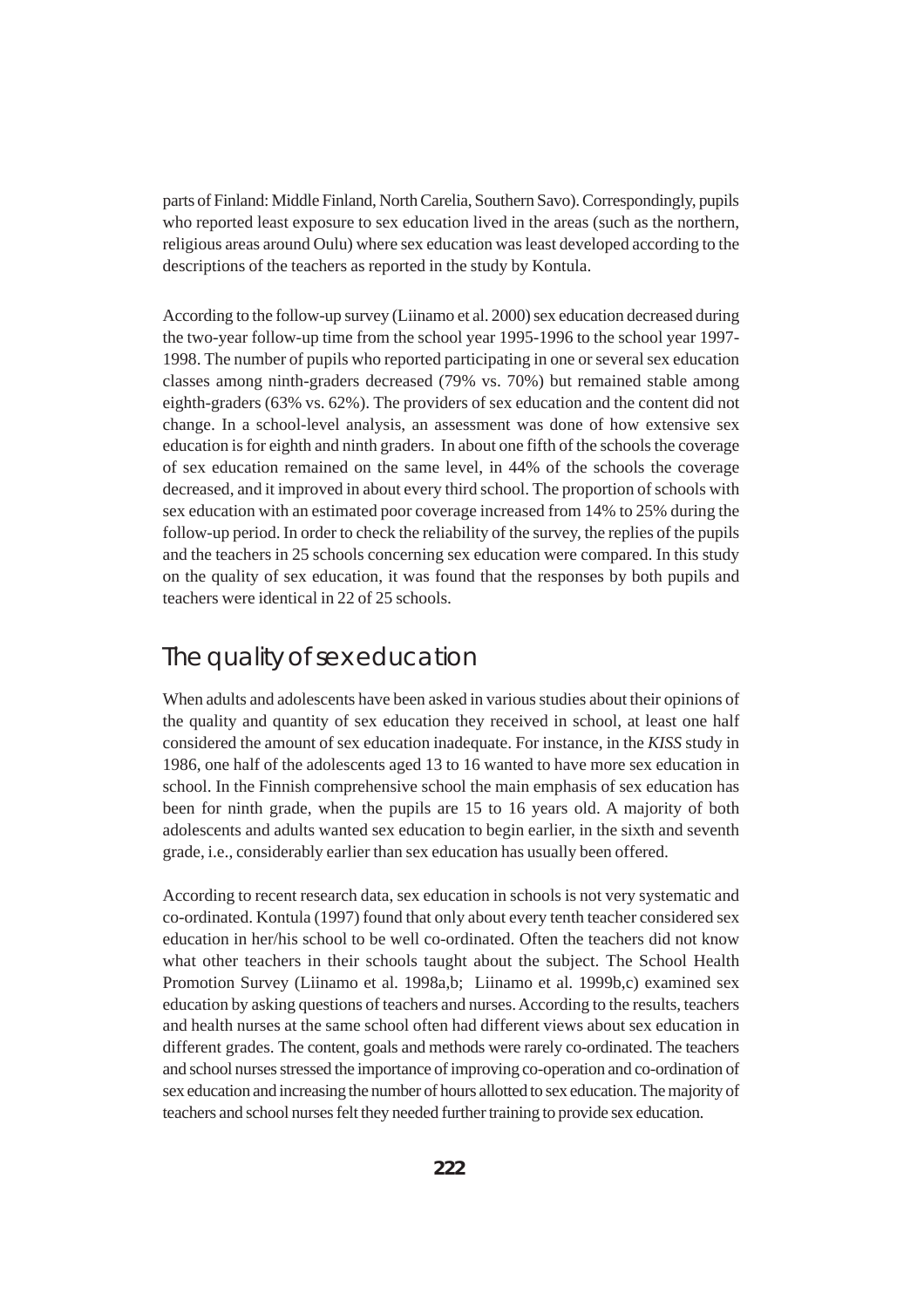According to several studies the main topics of sex education have been contraception, going steady, and sexually transmitted diseases. The tone of teaching has been criticised for emphasising the risks of sexual behaviour. The same themes are repeated in different grades, while many requested topics have been ignored. However, pupils want to discuss sexuality in more detail. For example, they want time to discuss emotional matters, loving and making love, talking with one's partner, masturbation and sexual minorities (Nykänen and Sironen 1996; Kontula 1991). Pupils interviewed (Liinamo et al. 1997) also criticised sex education in schools for being superficial.

Nummelin (1997) looked at the sex education pamphlets  $(n=31)$  used in Finland during 1988 to 1994 from the point of view of facts and cultural analysis. The Family Federation of Finland and the Ministry of Health and Social Affairs produced the majority of leaflets. An examination of the facts revealed that the pamphlets were usually written from a narrow point of view and considered only one or two themes. The topics most often dealt with were pregnancy and sexually transmitted diseases and their prevention, especially by condom use. The other half of the pamphlets had a wider perspective and included more themes. According to Nummelin the emphasis in both types of pamphlets was on facts. A cultural analysis of the descriptions and pictures indicated that sexuality was defined in terms of heterosexuality, sexual intercourse, and its risks and problems.

According to studies parents have received very little information about sex education in schools (e.g., Nykänen 1996; Liinamo et al. 1998a,b; Liinamo et al. 1999b,c). For example, in joint evening meetings of parents and teachers, information about sex education has only been given in a very few schools. The parents, however, would like to know how sex education is presented in school. According to Kontula (1997) parents have given feedback about sex education and expressed their views on its contents in 15% of upper level classes. Feedback from parents has mainly emphasised the significance and importance of sex education.

The most common methods used in sex education have been lectures and groups discussions. Videos have also been commonly used. Other methods, however, such as role practices, sociodrama or study visits have been very uncommon. Most sex educators consider their preparation inadequate and have wanted further education in the subject. According to Kontula (1997), teachers with specific qualities provided the most versatile teaching. Those who had participated in further training in sex education, thought that sex education in their schools had been rather well co-ordinated, taught in schools where the parents had given feedback about sex education, and found it easy to talk about sexuality used a greater variety of teaching methods.

According to Kontula (1997) those who provide sex education in the upper level consider the most important goals to be teaching responsibility, giving correct factual information and encouraging a natural attitude towards sexuality. The goals classified as least important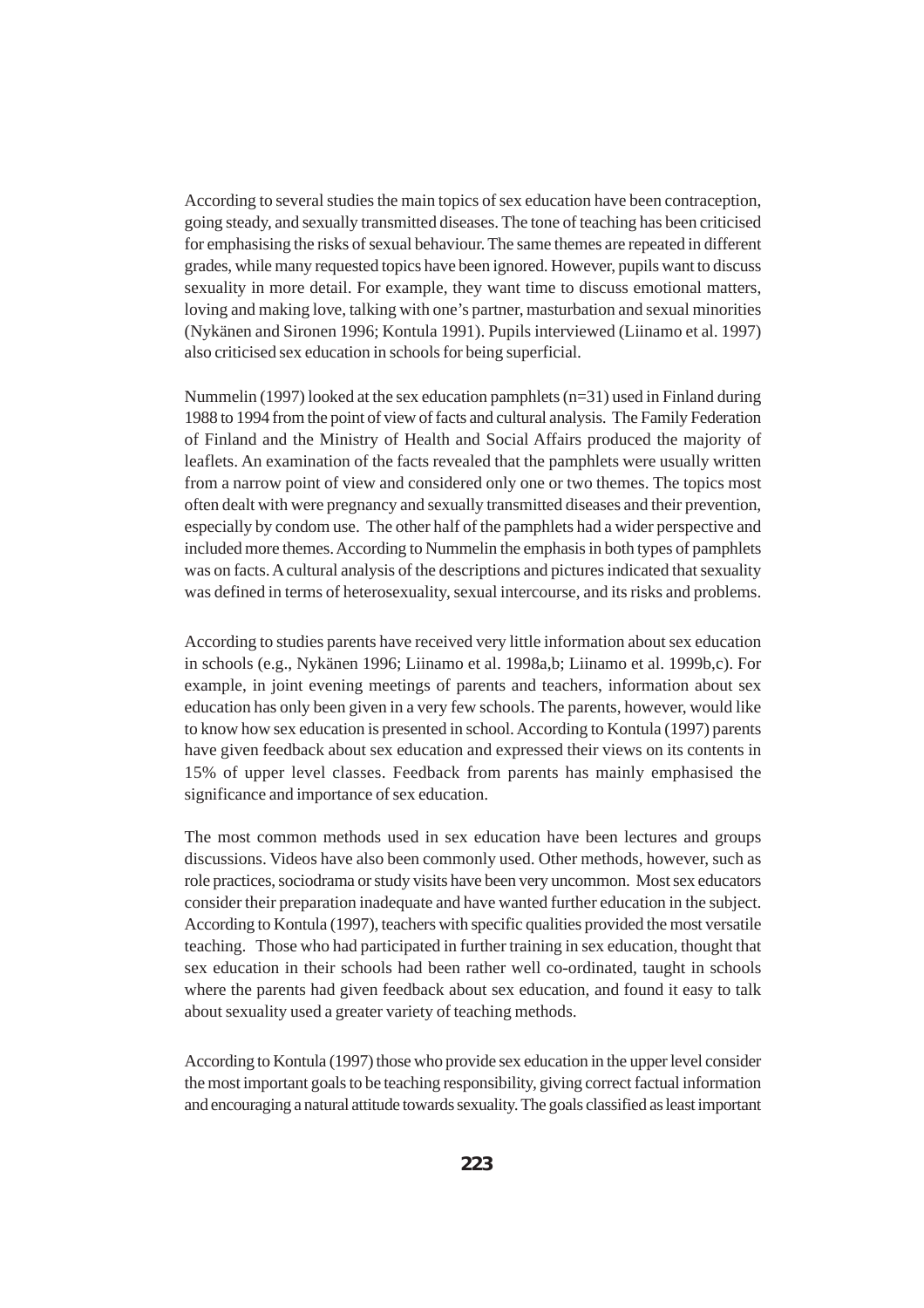were teaching abstinence, teaching that casual relations are unsatisfactory and changing attitudes to perceive sexuality as a good and refreshing thing. The teachers wanted to avoid moralising and interfering with the choices of pupils. They did not want to give too many warnings about sex. Neither did they want to encourage it.

## Assessing the Sex Education Magazines

The sex education magazines mailed by the Ministry of Social Affairs and Health to all 16-year-olds includes many topics, including the sexual experiences of young people, sexual fantasies, masturbation, the first intercourse, homosexuality, and sexual counselling available from the school nurse and school physician, and sexually transmitted diseases. An analysis was done on the reception of the 1992 magazine (Hannonen 1993). Adolescents' knowledge about the magazine and its reception has also been analysed in connection with the School Health Promotion Survey co-ordinated by STAKES. The 1997 survey was conducted two weeks after the magazine had been mailed to the target group that consisted mainly of ninth-graders in comprehensive school.

In 1992 97% of the adolescents (n=521) who responded to the survey had received a sex education magazine. A total of 72% of the respondents said they had read the entire magazine. The respondents considered the mailing of the magazine to adolescents necessary. The majority of respondents wished that it would be mailed to pupils who are one year younger, to 15-year-olds. The attitudes of the respondents towards the pictures, texts and the condom attached to the magazine were generally positive. The respondents were most critical about the articles dealing with homosexuality and masturbation. Almost everyone who had read the magazine had discussed it with her/ his friends. About one half of the respondents had discussed the magazine with their mothers and every fifth with their fathers. In spite of the favourable reception of the magazine, less than half of the respondents reported they learned new information from it (Hannonen 1993).

According to the School Health Promotion Surveys about two thirds of ninth graders looked at the magazine. About one fourth reported they had read the entire magazine. At the same time, however, more than a fifth of the adolescents responded that they had never heard about the magazine. (e.g., Liinamo et al. 1998a,b; Liinamo 1999b,c). Compared to the 1992 edition of the magazine, the proportion of adolescents who read the magazine was significantly lower in 1997. The difference may be due to different sampling techniques. The 1992 survey used a mailed questionnaire with a response rate of 65%. It is possible that those who had read the magazine responded more than those who had not read it. The School Health Promotion Surveys were administered in classrooms to the whole class and that sample includes almost all pupils who were present in the classroom during the time of the survey.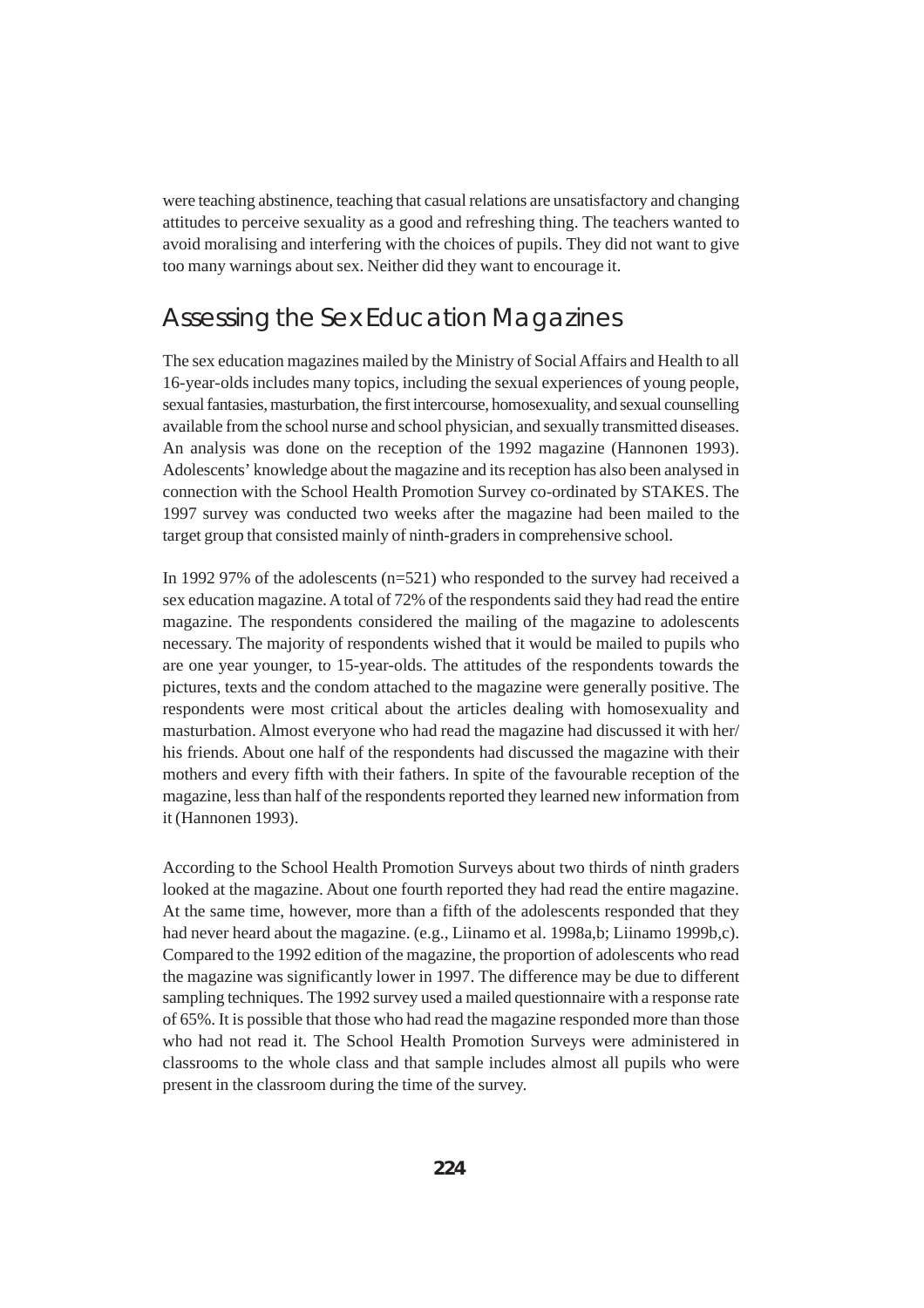In the year 2000, the name of the sex education magazine for adolescents was sent to homes of both 15 and 16 year olds and the magazine was given a new name ("*Itching that can not be scratched*"). In the subsequent years only 15 year-olds will receive this magazine. The decision to send the magazine one year earlier was made in response to feedback from pupils and teachers. This magazine is revised frequently in order to include current information and keep interest in it high.

## Young People's Information about Sexuality

Finnish adolescents have reported in various studies that the most important sources of information about sexuality are friends, television and magazines as well as the teachers and school nurse (Hannonen 1993; Pötsönen et al. 1996). In interviews done at the end of the 1980s (Tirkkonen et al. 1989) both boys and girls stated that they have enough information about sexuality. Friends were the most important source of information.

The *KISS* Study of the 1980s and 1990s and the School Health Promotion Survey at the end of the 1990s examined the level of knowledge about sexuality of young people. In the 1990s the Health Behaviour of School-age Children (HBSC) study co-ordinated by WHO studied adolescents' knowledge and sources of information about AIDS. In addition, the level of knowledge and sources of information have been studied in some smaller studies. According to these it has been estimated that the knowledge of young Finns about sexual matters is relatively good. Often knowledge increases with age. It has been found in many studies that the knowledge of girls is better than that of boys. However, no significant difference was found between the genders in knowledge about AIDS.

The *KISS* study of 1986, 1988 and 1992 examined the sexual knowledge of seventh and ninth graders by asking pupils to agree or disagree with statements (Appendix 1) on sexual maturity, pregnancy and protection against sexually transmitted diseases. In 1986 and 1988 adolescents were well acquainted with the most common contraception methods. About 90% reported they knew how to use contraceptive pills and the condom. A total of 60% knew about the IUD and 45% were familiar with contraceptive foam. (Kontula et al. 1988; Kontula et al. 1992.) According to the *KISS* study the level of knowledge of adolescents significantly improved from 1986 to 1992. In 1992 about 80% of the 15 year old boys and 90% of the 15 year old girls knew the most important matters related to becoming pregnant and using contraception. In 1986 about one half of girls in seventh grade and about one third of girls in ninth grade did not know that the beginning of menstruation signified a possibility of becoming pregnant. In 1992 the percent of those who did not know this fact was 13% (Kontula 1997, Kontula et al. 1992.) According to the preliminary results of the School Health Promotion Surveys the level of young peoples' knowledge no longer increased by the end of the 1990s (Kontula 1997; Liinamo et al. 1998a,b; Liinamo et al. 1999b,c).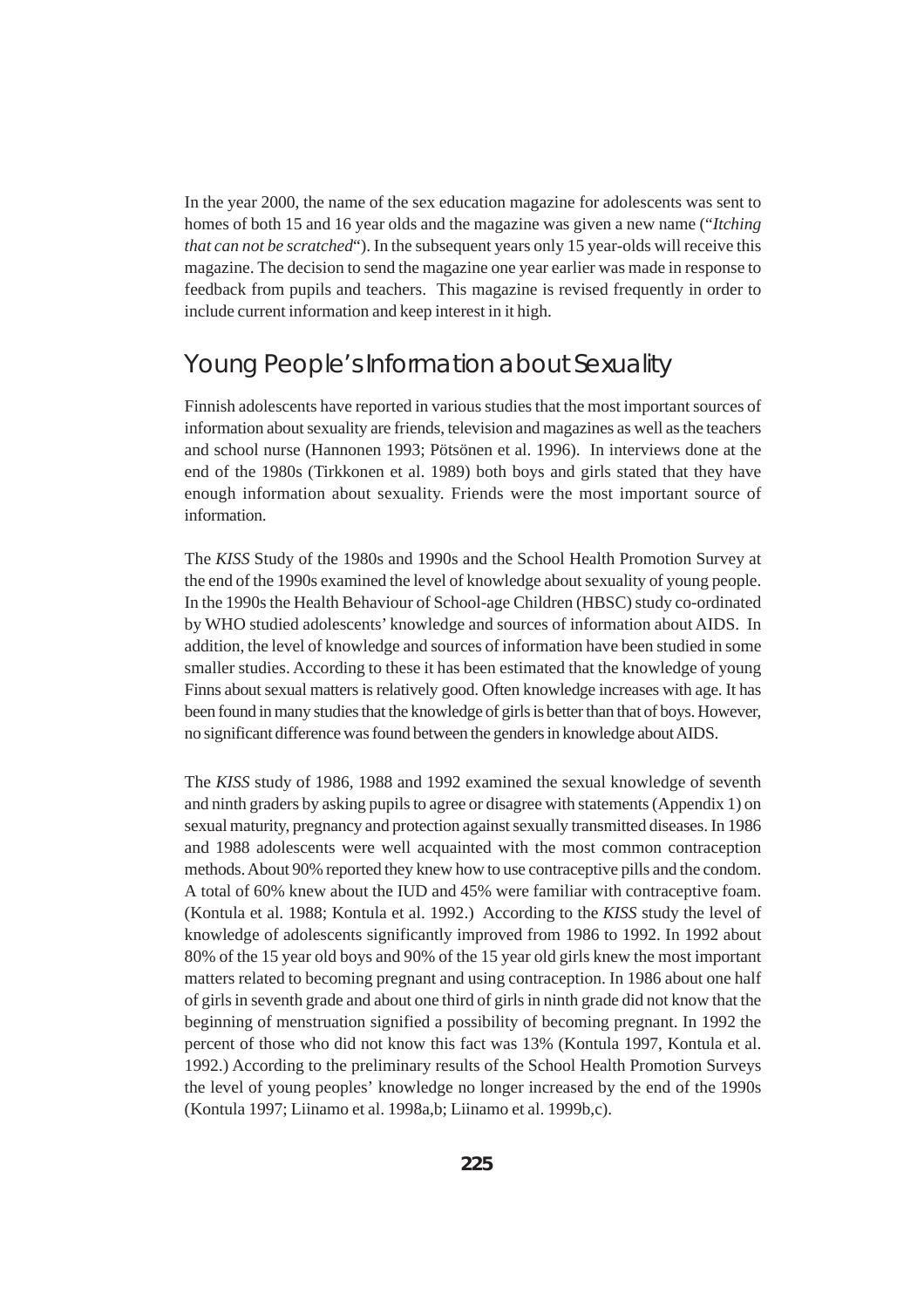For 15-year-old adolescents living in Oulu and Helsinki  $(n = 429)$  in 1988 the following were recognised as sexually transmitted diseases: HIV (by 98% of the respondents), gonorrhoea (88%), chlamydia (75%), herpes (71%), syphilis (51%) and human papilloma virus (genital warts or HPV infection) (40%) (Hämäläinen et al. 1991). More than 98% of these adolescents knew that HIV can be transmitted through sexual intercourse, intravenous drug needles and syringes, and blood transfusions. On the other hand, one fifth replied that a non-symptomatic HIV carrier does not spread the disease. In the HBSC study of pupils in 1990 and 1994 (Pötsönen et al. 1994; Pötsönen and Kontula 1999) it was found that young people aged 13 to 15 were well acquainted with the modes of transmission of HIV. Adolescents living in the Helsinki area and in other cities knew more about AIDS than did adolescents living elsewhere.

The protective influence of condoms in the prevention of AIDS was quite well known as early as 1988: over 90% of 15-year-old adolescents knew this (Hämäläinen et al. 1991). In the HBSC study of 1994, 96% of 15-year-old adolescents knew that HIV infection can be prevented by using a condom and that the virus is not transmitted by handshakes. About 90% mentioned that the number of sex partners and not knowing one's sex partner influence the risk of HIV transmission.

According to the *KISS* study, knowledge that the statement "of all contraceptives only the condom protects against sexually transmitted diseases" is true, increased for adolescents from 1986 to 1988 (Appendix 1). In 1992 every tenth 15-year-old girl and about one fifth of the boys did not know this fact (Kontula 1997; Kontula et al. 1992). The correct answer to this statement was given in about equal proportions in both the *KISS* study of 1992 AND of School Health Promotion Survey 1998 (Liinamo et al. 1998a,b; Liinamo et al. 1999b,c).

According to the School Health Promotion Survey, in 1998 the statements that received least correct replies were "a sexually transmitted disease is sometimes unsymptomatic" and "a chlamydia infection can cause infertility". Only about one half of pupils in the eighth and ninth grades of comprehensive school knew that a sexually transmitted disease is sometimes totally unsymptomatic. Even fewer young people knew that a chlamydia infection may cause infertility, a little over 40% (e.g., Liinamo et al. 1998a,b; Liinamo et al. 1999b,c). This result is rather surprising considering the fact that the topic of sexually transmitted diseases (STDs) and contraceptive methods have been the most commonly taught topics in school sex education. It may also be true that sex education is superficial, as some pupils have claimed. In order to both reduce STDs and to protect fertility, comprehensive coverage of STDs needs to be a basic goal of sex education.

There are not many studies in Finland on the relationship between sex education and knowledge about sexuality. According to the HBSC study co-ordinated by WHO, those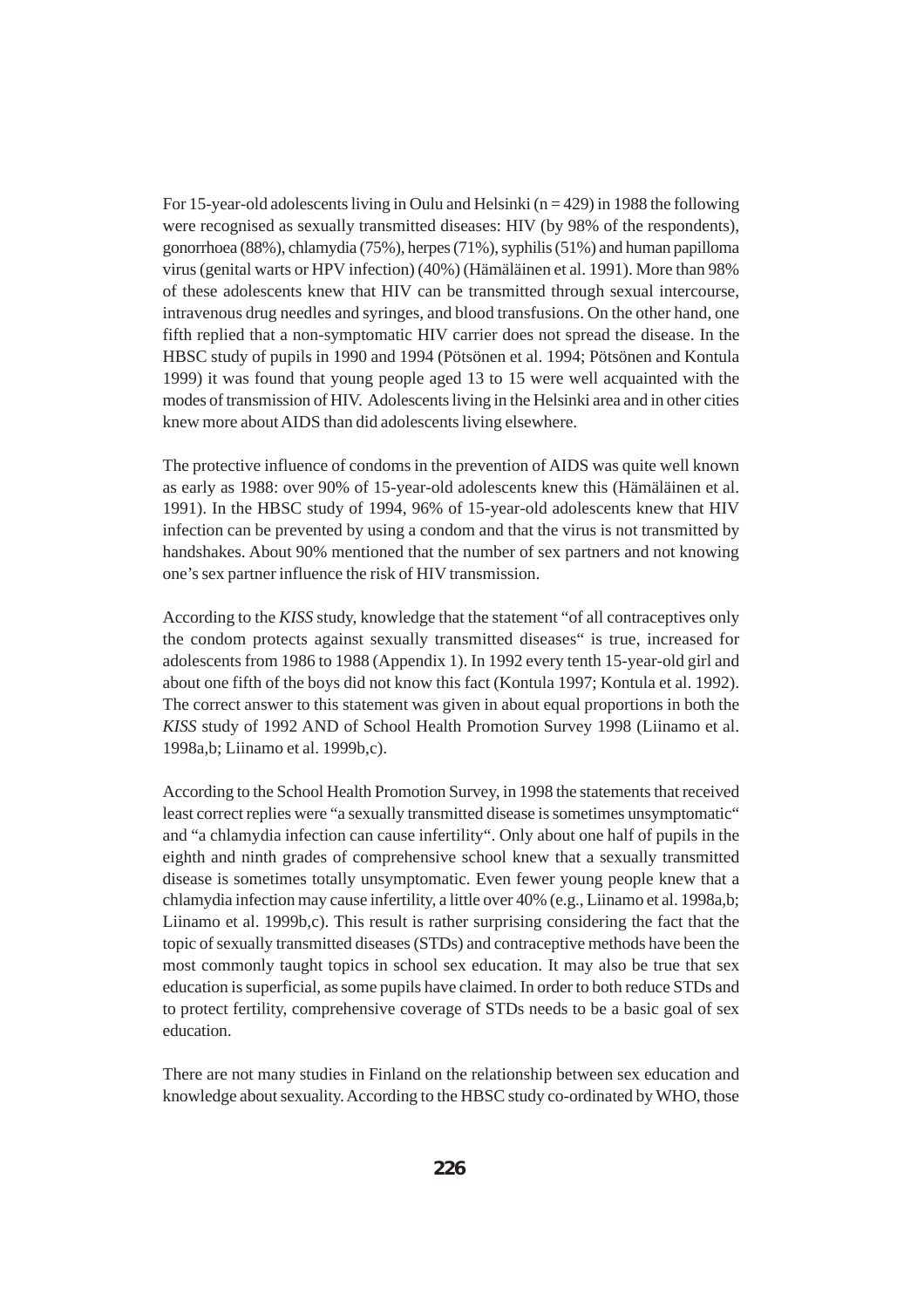young people who reported having a large amount of information from different sources had better knowledge about AIDS than those who reported receiving less information from fewer sources (Pötsönen et al. 1994). A mini-size intervention of one lesson on AIDS and other STDs was carried out in 1998 in the upper level of the Oulu and Helsinki comprehensive schools (Hämäläinen and Keinänen-Kiukaanniemi 1991). In this class knowledge about AIDS and STDs increased significantly for both girls and boys. It was found that in the control group this knowledge had increased among girls but not among boys. The researchers interpreted this as meaning that girls profit from the mere fact that attention is directed towards the matter (survey questionnaire), but boys need explicit information and teaching. According to the preliminary results of the School Health Promotion Survey, knowledge about sexuality among the young is somewhat higher in Middle Finland than in other areas under study (Liinamo et al. 1998a,b). In Middle Finland sex education has also been provided in a more effective way than in other areas of Finland (Liinamo et al. 1999b,c, Kontula 1997). In the HBSC study it was found that the AIDS information of the young is higher in the Helsinki region than in other areas of Finland (Pötsönen et al. 1994); in the Helsinki area young people had also received more education about this subject than in other areas (Kannas and Heinonen 1993). Data suggest that knowledge of young people about sexuality is better in areas where sex education has been organised more systematically and extensively than in other areas.

#### **Discussion**

Sex education for adolescents in Finland has decades of tradition. One of the strengths in Finland has been the co-operation between the teaching and health authorities in sex education for the young. From a sexual rights perspective policy makers have made considerable progress in guaranteeing young people their right to sexual knowledge and information. Nevertheless, there are still schools where sex education is quite inadequate. The quality of sex education varies very much according to individual municipalities and schools. This inequality of sex education is likely to have negative outcomes for those who receive less information.

Although adolescents get knowledge about sexuality from sources other than schools, school sex education has important significance for the promotion of sexual health. According to a study done in Great Britain at the beginning of the 1990s (Wellings et al. 1995), women and men whose main source of sex education had been the school had later used contraception more frequently than those whose main source of information had been friends or the media. Men who had received sex education in school had experienced sexual intercourse less often under the age of 16 than those who had received their sexual knowledge primarily from other sources.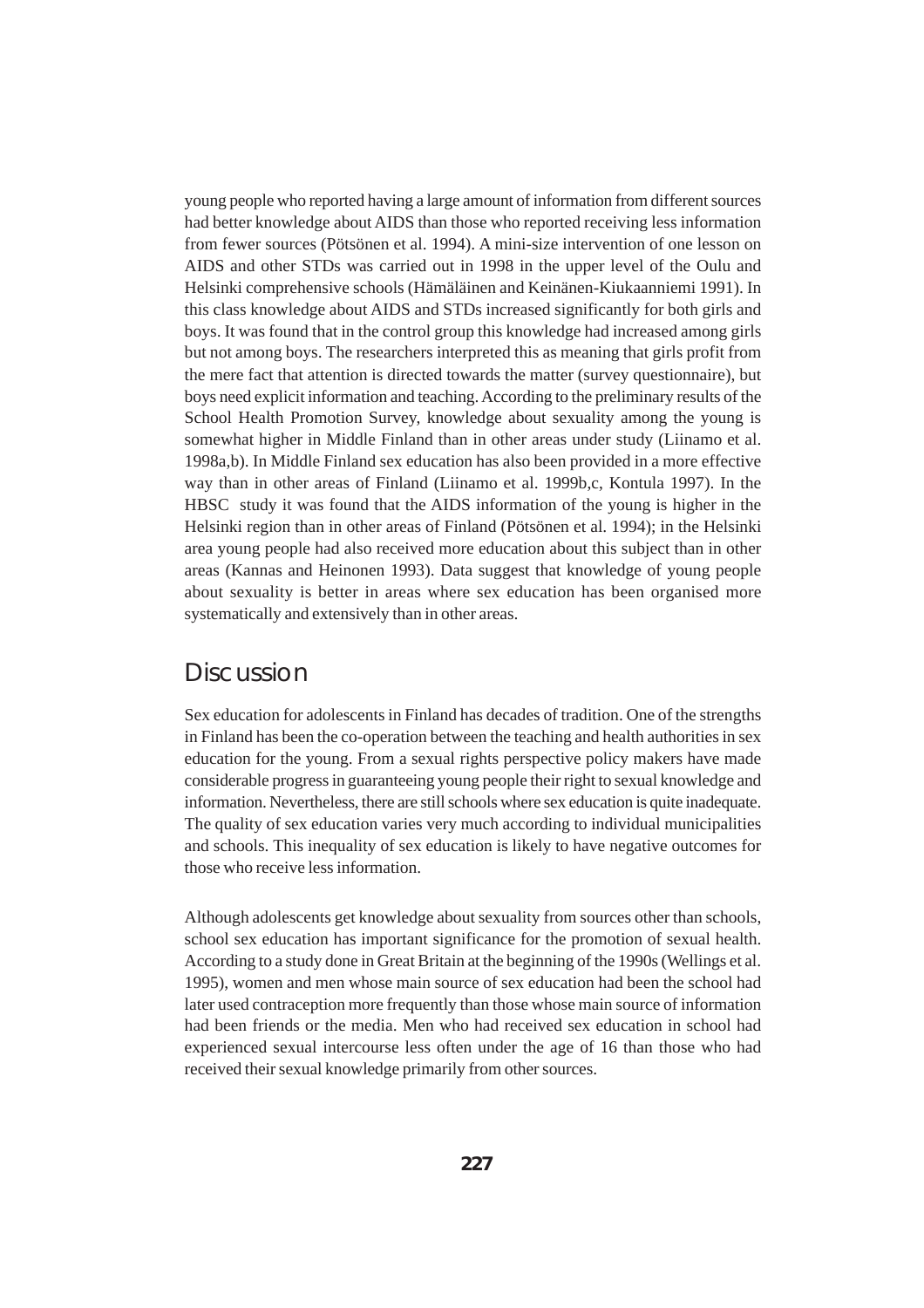It has been found in many studies that broad-based programmes which involve the whole community and which take into consideration both sex education and health services for the young are efficient in promoting the sexual health of young people (Orton 1994; Vincent et al. 1985). In Ontario, Canada pregnancies of young people decreased (1976-1981) more in communities where more sex education was given both in school sex education and in connection with sexual health services for the young in comparison to communities without such joint efforts (Orton 1994). Co-operation among the sectors of a community tends to increase the availability and efficiency of services. In the state of North Carolina in the United States a community-level intervention programme aimed at decreasing teen pregnancies in the 1980s significantly reduced the number of teen pregnancies in the target area. The opposite development occurred in the control area (Vincent et al. 1985). Participants in the programme included school authorities, congregations, and parents. The aim of this programme was to develop decision-making and interaction skills, to promote the self-esteem of the young, and to increase information about human reproduction and prevention of pregnancies.

It has been shown in recent studies on school sex education in Finland that sex education is given in the most extensive and versatile form in Middle Finland, which was one of the pilot areas in the programme Family Planning 2000 of STAKES in 1994-1999 (see chapter 14 by Ritamo and Kautto). Several educational events related to sexual health have been organised in this area with sex education of the young as their goal. Local government has actively promoted sexual health in both the education and social and welfare sectors. As a result of the Family Planning 2000 project, specialised studies in sexology and sexual health were begun at the Jyväskylä Polytechnic. In this Polytechnic it is possible for experts in the social and welfare and education fields to supplement their expertise in sexual health (see chapter 19 by Valkama and Kaimola).

The national curricula of the Finnish Ministry of Education (Ministry of Education 1994) specify that the organisation, goal and content of education should be determined by the school legislature. Although health and hygiene knowledge is not defined as an independent subject in the new school law, its importance is emphasised. The 1998 Committee Report states that "...family and interaction skills must be made an integrative subject and these shall be taught in all subjects and especially they shall be included in religion and ethics and civics" (See Liinamo et al. 2000, 62). According to recent findings, sex education has decreased in several schools and municipalities from 1996 to 1998 (Liinamo et al. 2000). The latest curriculum reform has reduced national guidance and increased the responsibility of individual schools and municipalities. This seems to have weakened the position of sex education in schools. At the same time, changes in the health care systems (e.g., population responsibility [see chapter 5 by Kosunen]) and the increase in the planning responsibility of the municipalities) and reductions of resources made by communities have also weakened health promotion in the social work and health care sector. It has been estimated that these changes will weaken the functioning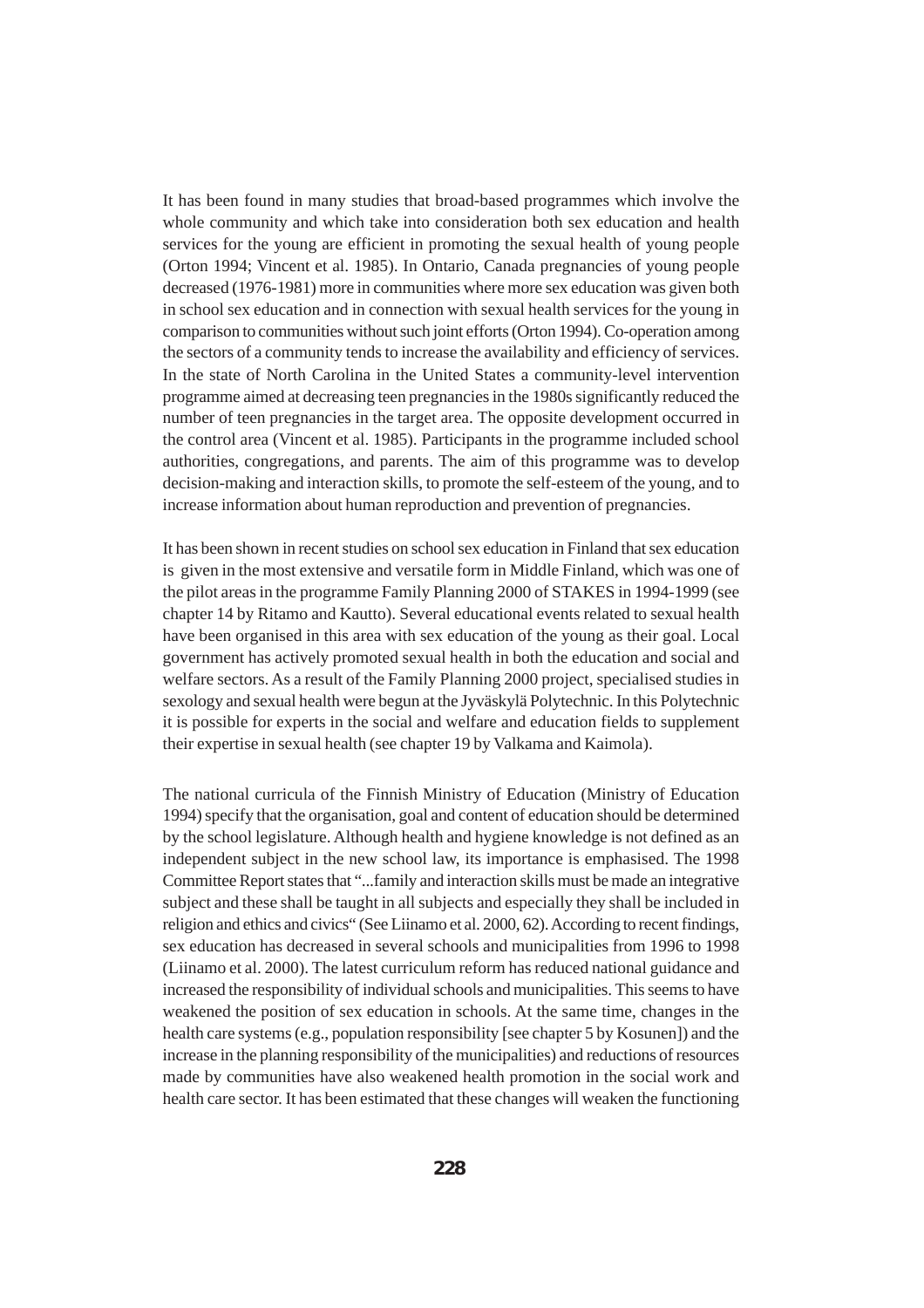of school health care and family planning clinics, which have been of great importance in Finland in providing sex education and contraceptive services.

A clear challenge in Finland is the development of progressive curricula and teaching methods for sex education. In order for Finland to have an effective and progressive sex education programme for all young people, each school must systematically plan and co-ordinate the teaching of sexuality in different classes by different teachers.

When the emphasis in sex education is on sexual behaviour, mainly intercourse and risks associated with it, the young are likely to acquire a narrow view of sexuality and sexual health. The emphasis on contraception and sexually transmitted diseases is largely due to their association with medical health topics and factual material. Only a few sex education programmes in Finland attempt to approach sexual issues from the perspective of adolescents' social reality, in terms of broad sociological contexts, or using adolescent involvement/interaction teaching techniques.

According to international literature good sex education should increase pupils' understanding of sexuality, support the sexual development of the pupil and promote a broad understanding of sexuality and factors related to sexual health. A precondition for this is that sexuality and sexual development are discussed in a broad way in sex education. Pupils ought to receive sex education at a time when they can profit from it and thus receive the relevant information before each phase of sexual development. Sex education should aim at supporting and improving the knowledge of the young and a broader understanding of sexuality, as well as increasing discussion and social skills. Researchers have found that important factors determining the positive impact of sex education are, among others, clarity of goals, consideration of the age and cultural background of the pupils, the grounding of teaching in theoretical approaches, an adequate amount of time, versatile teaching methods and well-prepared teachers. (Wight et al. 1998; Kirby and Coyle 1997.)

New development and research projects have been started to promote sex education. These projects for the development of sex education materials are both grounded in theory and supported by empirical evidence. Methodological development work on sex education at the lower level is underway at the Department of Health Sciences of Jyväskylä University (Maija Nykänen). The Jyväskylä Polytechnic is starting a municipality-by-municipality development programme on sex education of the young. The goals of the project are to simultaneously develop sex education in schools and sex counselling and sex education at municipal health care centres.

In addition to adolescent sex education it is necessary to also develop sex education for children and the adult population. Sex education ought to begin in childhood and extend throughout the life span. This requires that support for the sexual development of the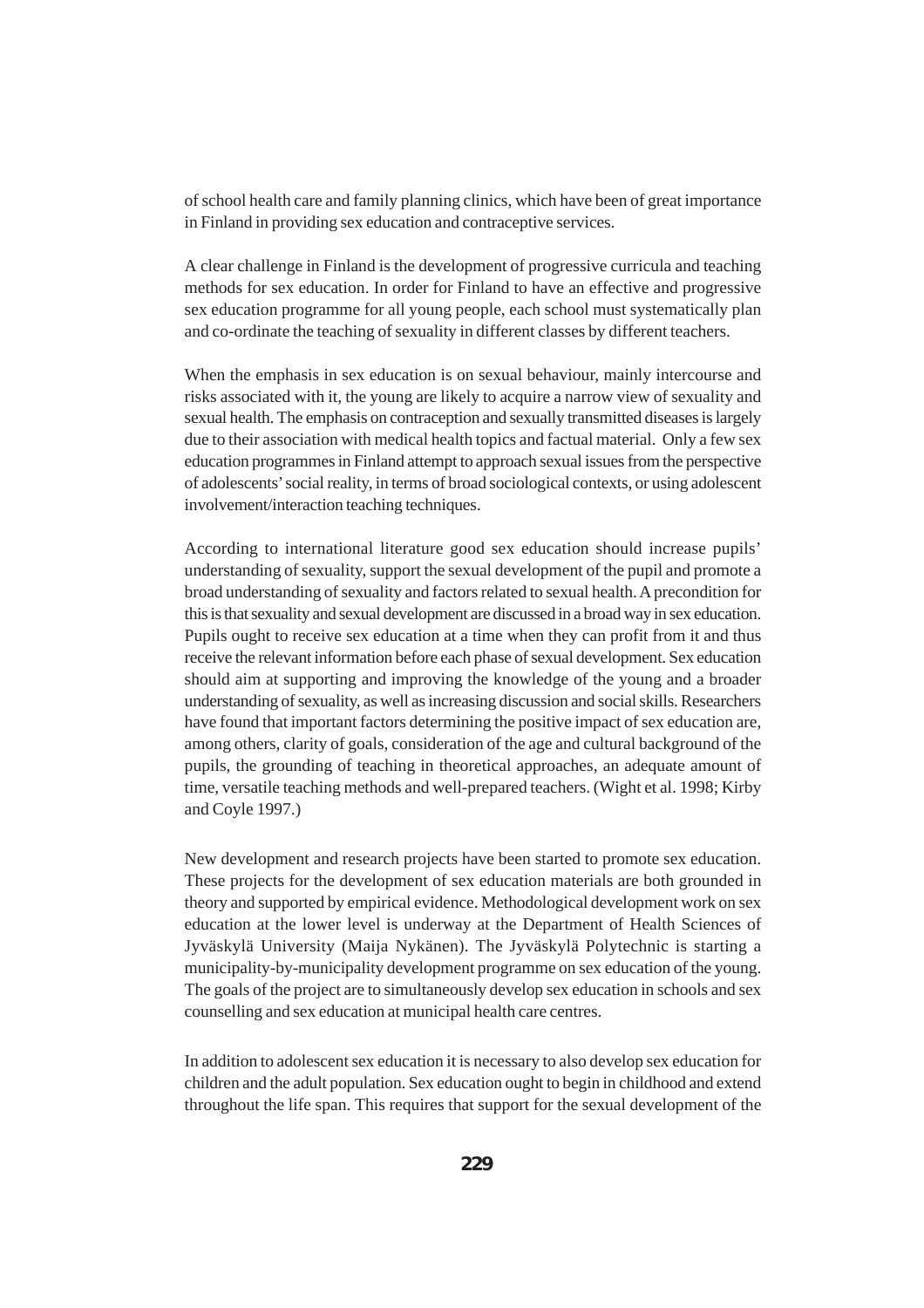child be included in the work of municipal child counselling clinics and the educational activities in day care centres. Sex counselling and sex education for adults ought to be developed by improving the ability of professionals within health care and social services to deal with questions related to sexuality in their client work.

#### **References**

- Hannonen, S. 1991. Sexteen-lehden vastaanotto 16-vuotiaiden keskuudessa. (The reception of the Sexteen magazine among 16-years-olds. MSc Thesis in Health Care management, Helsinki University). Terveydenhuollon hallinnon pro-gradu –tutkielma. Helsingin yliopisto. Lääketieteellinen tiedekunta. Yleislääketieteen ja perusterveydenhuollon laitos. 1993
- Hämäläinen S., Keinänen-Kiukaanniemi, S. 1991. Peruskoululaisten tiedot ja asenteet hiv-tartunnasta ja sukupuolitaudeista. Yhden hiv-valistusoppitunnin vaikutus. (Knowledge and attitudes of comprehensive school pupils on HIV infection and sexually transmitted diseases. The effect of preventive education). Terveyskasvatustutkimuksen vuosikirja 1991, 135-150.
- Jones E., Forrest, J. D., Goldman, N., Henshaw, S. H., Lincoln R,, Rosoff, J. I., Westoff, C.F, Wulf, D. 1985. Teenage Pregnancy in Developed Countries: Determinants and Policy Implications. *Family Planning Perspectives*. Vol.17, no 2, 53-63.
- Kannas L, Heinonen T. 1993. Seksuaalikasvatuksen arkea: Vaikenevat kodit ja myöhästelevät koulut. (Everyday life of sex education: homes are silent, schools are late). In Kannas L (ed.) Ihanan tukala seksuaalisuus. (Lovely, difficult sexuality). Sosiaali- ja terveysministeriön selvityksiä 1993:4, 117-143. Helsinki.
- Kirby, D. 1989. Research on Effectiveness of Sex Education Programs. Theory Into Practice. 1989;28: 165-171.
- Kirby, D. and Coyle, K. 1997. School-based Programs to reduce Sexual Risk-taking Behaviour. *Children and Youth Services Review*. 1997:19, 5/6: 415-36
- Kontula, O. ja Rimpelä, M. 1988. Nuorten tiedot sukupuolisesta kehityksestä. (The knowledge of young people on sexual development). In Kannas, L. and Miilunpalo, S. (eds.). Terveyskasvatustutkimuksen vuosikirja 1988. Lääkintöhallituksen julkaisuja. Terveyskasvatus. Sarja Tutkimukset 8/1988. Tampere. 141-156.
- Kontula, O. 1991. Nuorten tiedontarve. (Young people's need for information). In Kontula, O., Aaltonen, U-M., Björklund T, Lähdesmäki S. (eds.). Seksistä - kuinka puhua nuorille ? (About sexuality – how to talk to the young). Sexpo ry:n julkaisuja. Helsinki
- Kontula, O., Rimpelä, M., Ojanlatva, A. 1992. Sexual knowledge, attitudes, fears and behaviors of adolescents in Finland (the Kiss study). *Health Education Research. Theory and Practice.* Vol. 7:1, 69-77.
- Kontula, O. Sukupuolielämän aloittaminen. (On the conditions of beginning sex life). In Kontula, O. and Haavio-Mannila, E. (eds.). Suomalainen Seksi (Finnish sex). Porvoo: WSOY. 86-115.
- Kontula, O. 1997. Yläasteiden sukupuolikasvatus lukuvuonna 1995-1996. (Sex education in the upper level 1n 1995–1996). Sosiaali- ja terveysministeriön selvityksiä 1997:3. Helsinki.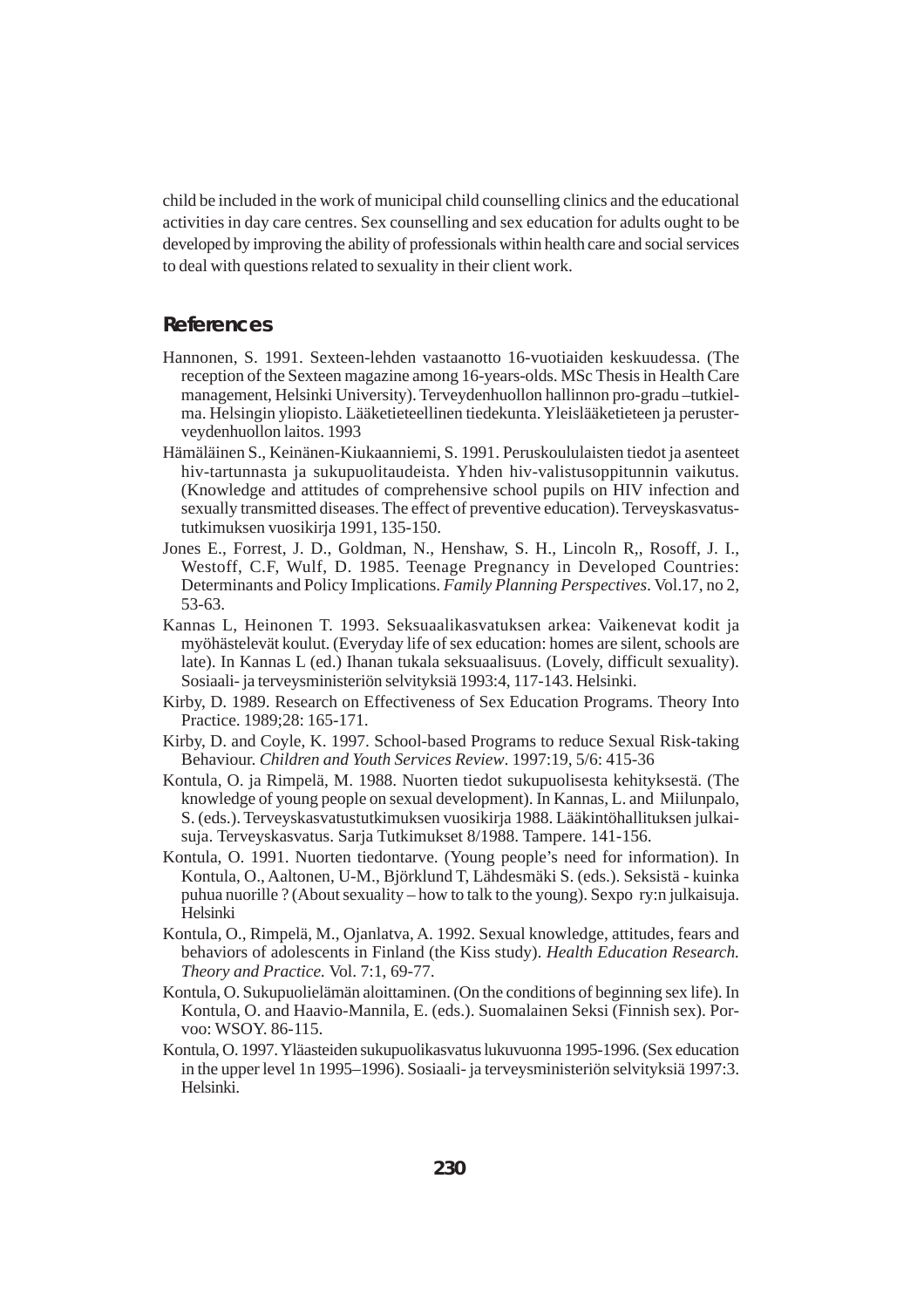- Kosunen, Elise. 1993. Teini-ikäisten raskaudet ja ehkäisy. (Teenage pregnancies and contraception). Sosiaali- ja terveysalan tutkimus- ja kehitäämiskeskus. Raportteja 99. Helsinki: Stakes.
- Laitakari, J. and Pitkänen, M. 1989. Terveyskasvatus terveyskeskuksessa. (Health education in health care centres). Lääkintöhallituksen julkaisuja. Terveyden edistäminen. Sarja tutkimukset 6/1989. Helsinki: LääkintöhallitusValtion painatuskeskus. Helsinki.
- Liinamo, A., Ritamo, M., Heimonen, A., Launis, T., Pötsönen, R., Välimaa, R. 1997. Taking Adolescents Seriously: Four Areas of Finland. In Hardon, A., and Hayes, E. (eds.). Reproductive Rights in Practice. Zed Books Ltd. London & New York. 146- 169.
- Liinamo, A., Koskinen, M., Rimpelä, M., Kosunen, E., Jokela, J. 1998a. Kouluterveys 1996 ja 1998 Keski-Suomessa. Seksuaaliopetus ja seurustelukokemukset. ( School health in 1996 and 1998 in Middle Finland. Sex education and experiences of going steady). Länsi-Suomen lääninhallitus, 1998
- Liinamo, A., Koskinen, M., Väistö, R., Rimpelä, M., Kosunen, E., Jokela, J. 1998b. Kouluterveys 1996 ja 1998 Pohjois-Karjalassa: Seksuaaliopetus ja seurustelukokemukset. (School health in 1996 and 1998 in North Carelia: Sex education and experiences of going steady). Itä-Suomen lääninhallituksen julkaisuja No 14, 1998.
- Liinamo, A., Kosunen, E., Rimpelä, M., Jokela, J. 1999a. Seksuaaliopetus peruskoulujen yläasteilla. (Sex education on the upper level of comprehensive school). *Suomen lääkärilehti* 11/1999.
- Liinamo, A., Koskinen, M., Peltoniemi, P., Tarkiainen, M., Rimpelä, M., Kosunen, E., Jokela, J.1999b. Kouluterveys 1996 ja 1998. Seksuaaliopetus ja seurustelukokemukset Lapin läänissä. (Sex education and experiences of going steady in the Province of Lapland). Lapin lääninhallituksen julkaisusarja 1999:2.
- Liinamo, A., Koskinen, M., Terho, P., Rimpelä, M., Kosunen, E., Jokela, J. 1999c. Kouluterveyskyselyt 1996 ja 1998. Seksuaaliopetus ja seurustelukokemukset Turussa. (School health surveys 1996 and 1998). Turun kaupungin terveystoimen julkaisuja 1:1999.
- Liinamo, A., Rimpelä, M., Kosunen, E., Jokela, J. 2000. Seksuaaliopetuksen muutos peruskoulujen yläasteilla lukuvuodesta 1995/96 lukuvuoteen 1997/98. (Changes of sex education in comprehensive schools 1995–1998. *Sosiaalilääketieteellinen aikakauslehti*.
- Mitchell-DiCenso, A., Thomas, B.H., Devin, M.C., Goldsmith C. H., Willan, A., Singer, J., Marks, S., Wetters D., Hewson S. 1997. Evaluation of an Educational Program to Prevent Adolescent Pregnancy. *Health Education & Behavior*, Vol. 24 (3), 300-312.
- Nummelin, R. 1997. Seksuaalikasvatusmateriaalit Millaista seksuaalisuutta nuorille? (Sex education materials – what kind of sexuality for the young?). Stakes. Raportteja 206.
- Nykänen, M. 1996. Näkemyksiä ala-asteen seksuaaliopetuksesta. Jyväskylän yliopisto. Terveystieteen laitoksen julkaisusarja 4/1996.
- Nykänen, M. and Sironen, M. 1996. Hellitäänkö hedettä ? 9.luokan oppilaiden, vanhempien ja opettajien näkemyksiä seksuaaliopetuksesta ja tukimateriaalina käytettävän videon kehittämisestä. (Is the stamen preferred over over the pistil? Views on sex education and the video to be used as supportive material of the pupils, parents and teachers on the ninth grade Jyväskylän yliopisto. Terveystieteen laitoksen julkaisusarja 3/1996.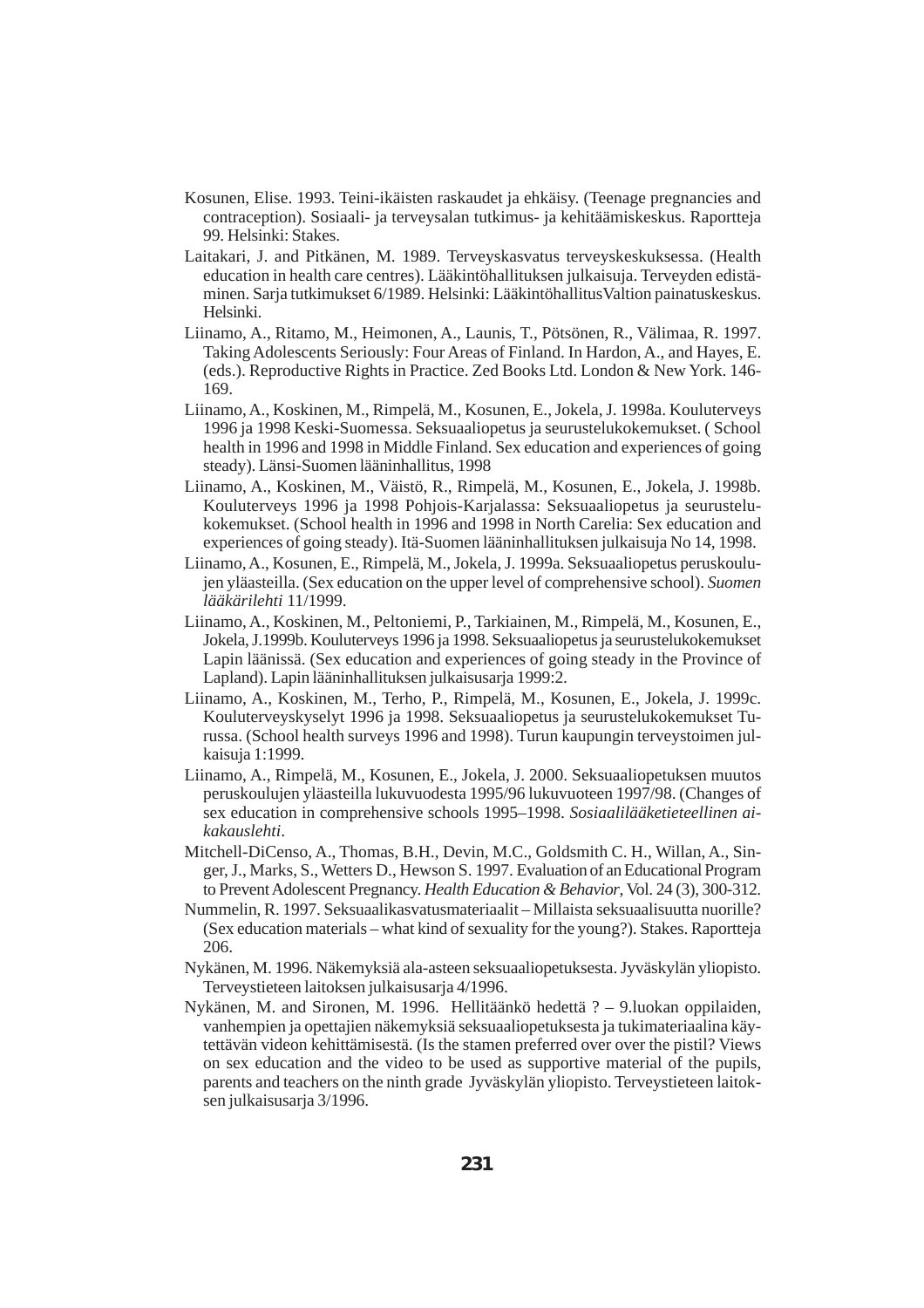- Orton, M. J. Institutional barriers to sexual health: Issues at the federal, provincial, ans local program levels – Ontario as a case study. *The Canadian journal of Human sexuality*. Vol 3 (3), Fall 1994: 209-225.
- Pötsönen, R., Kannas, L., Välimaa, R. 1994. Suomalaisten 13- ja 15 –vuotiaiden koululaisten aids-tiedot ja sosiademografisten tekijöiden yhteydet tiedontasoon. (The correlation of the knowledge on AIDS and sociodemographic factors of Finnish 13 to 15 year-old pupils with the level of knowledge). *Sosiaalilääketieteellinen aikakauslehti* 1994:31, 114-126.
- Pötsönen, R., Kannas, L., Välimaa, R. 1996. Suomalaisnuorten HIV/AIDS –tiedonlähteet vuosina 1990 ja 1994. (Finnish adolescents' sources of knowledge concerning HIV/AIDS in 1990 and 1994). *Sosiaalilääketieteellinen aikakauslehti* 1996:33, 35-46.
- Pötsönen, R. Kontula O.1999. Adolescents' knowledge and attitudes concerning HIV infection and HIV infected persons. *Health Education Research*, Vol 14 (4), 1999: 473–484.
- Rimpelä, M., Jokela, J., Luopa, P., Liinamo, A., Huhtala, H., Kosunen, E., Rimpelä, A., Siivola, M. 1996. Kouluterveys 1996 –tutkimus. Kouluviihtyvyys, terveys ja tottumukset. Perustulokset yläasteilta ja kaupunkien väliset erot. (School Health Promotion Survey 1996. School contentment, health and customs. Basic findings from upper levels and differences between the cities). Stakes Aiheita 40/1996. Helsinki: Stakes.
- Sievers, K., Koskelainen O., Leppo K. 1974. Suomalaisten sukupuolielämä. Sukupuolivalistuksesta ja –tietoudesta Suomessa. (Sex life of the Finns. On sex education and sexual knowledge).4. chapter. Porvoo: WSOY. 151-208.
- Tirkkonen, J., Hukkila, K., Kontula, O. 1989. Tyttöjen ja poikien seksuaalikulttuurit. (Sexual cultures of girls and boys). Lääkintöhallituksen julkaisuja. Sarja Tutkimukset 15/1989. Helsinki 1989.
- Vincent, M., Clearie, A., Schluchter, M. 1985. Reducing adolescent pregnancy throught school and community-based education. *Journal of American Medical Association*, 257: 24, 3382-3386.
- Vilar, D. 1994. School sex education: still a priority in Europe. Planned Parenthood in Europe 23:3, 8-12.
- Wellings, K., Wadsworth, J., Johnson, A. M., Field, J., Whitaker, L., Field, B. 1995. Provision of sex education and early sexual experience: The Relation examined. *British Medical Journal*, vol. 311, 417-420.
- Wight, D., Abraham, C., Scott, S. 1998. Towards a psycho-social theoretical framework for sexual health promotion. *Health Education Research: Theory and Practice*. 1998: 13, 317-330.